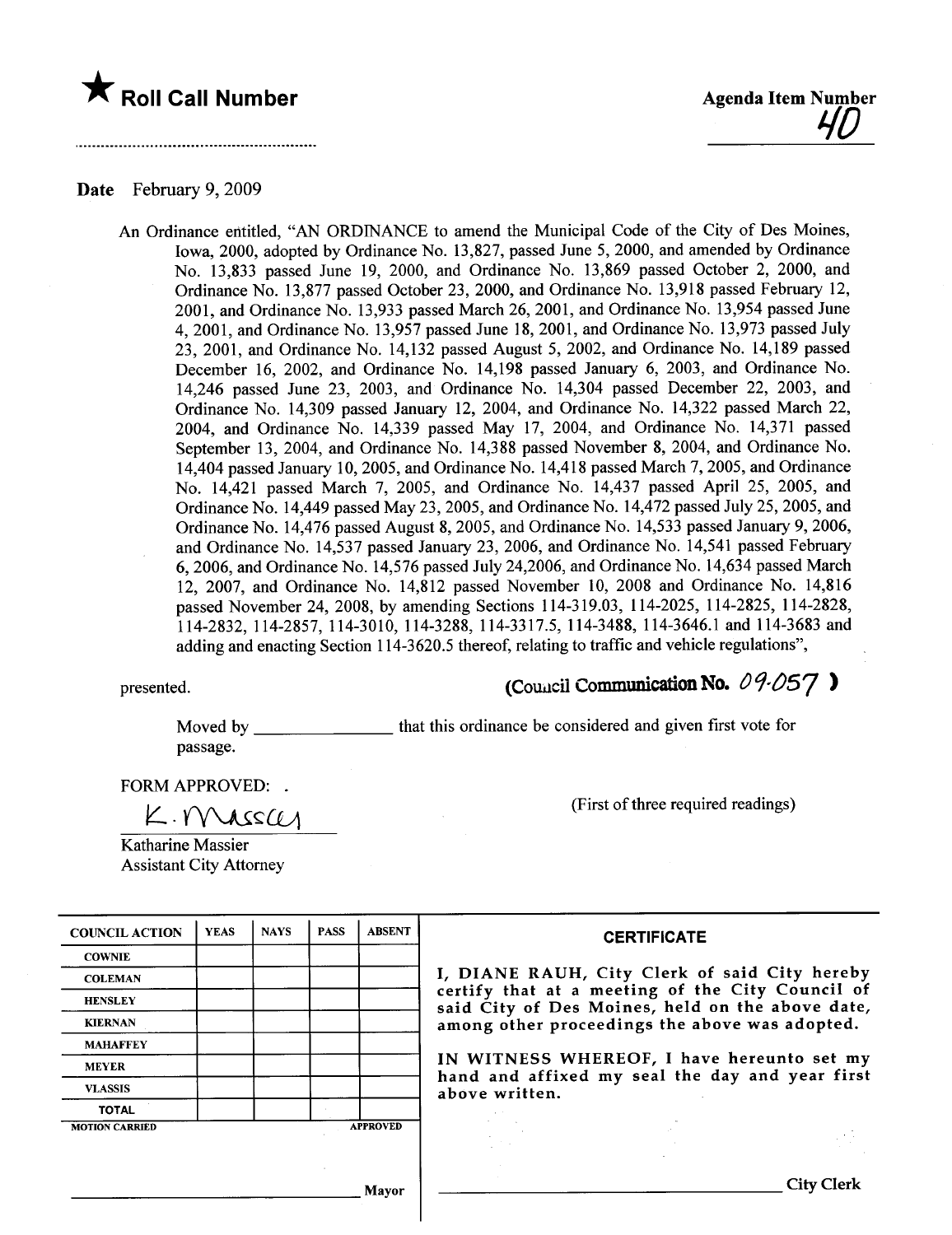AN ORDINANCE to amend the Municipal Code of the City of Des Moines, Iowa, 2000, adopted by Ordinance No. 13,827, passed June 5, 2000, as heretofore amended, by amending Chapter 114 Traffic  $\&$  Vehicle Regulations as summarized below. The complete text of the ordinance is available in the City of Des Moines City Clerk's Office, 400 Robert D. Ray Drive, Des Moines, Iowa, or on the City of Des Moines' website at www.dmgov.org.

## DES MOINES TRAFFIC REGULATION CHANGES

Amending Chapter 114 of the Municipal Code regarding traffic regulation changes as follows:

- A. One-Side Parking Restrictions-Sawyer's Landing Plats I and II.
- B. One-Side Parking Restrictions—Carman Estates Plat 6.
- C. Four-Way Stop-Intersection of 13<sup>th</sup> Street and Mulberry Street.

FORM APPROVED:

L. Mass CA<br>Katharine Massier, Assistant City Attorney

 $\sim 22$ 

T.M. Franklin Cownie, Mayor

Attest:

I, Diane Rauh, City Clerk of the City of Des, Moines, Iowa, hereby certify that the above and foregoing is a summary of Ordinance No. 10. All ensures passed by the City Council of said City on , signed by the Mayor on , and published as provided by law in the Business Record on \_\_\_\_\_\_\_\_\_\_\_\_\_\_\_\_\_\_\_\_\_\_. Authorized by Publication Order No.

Diane Rauh, City Clerk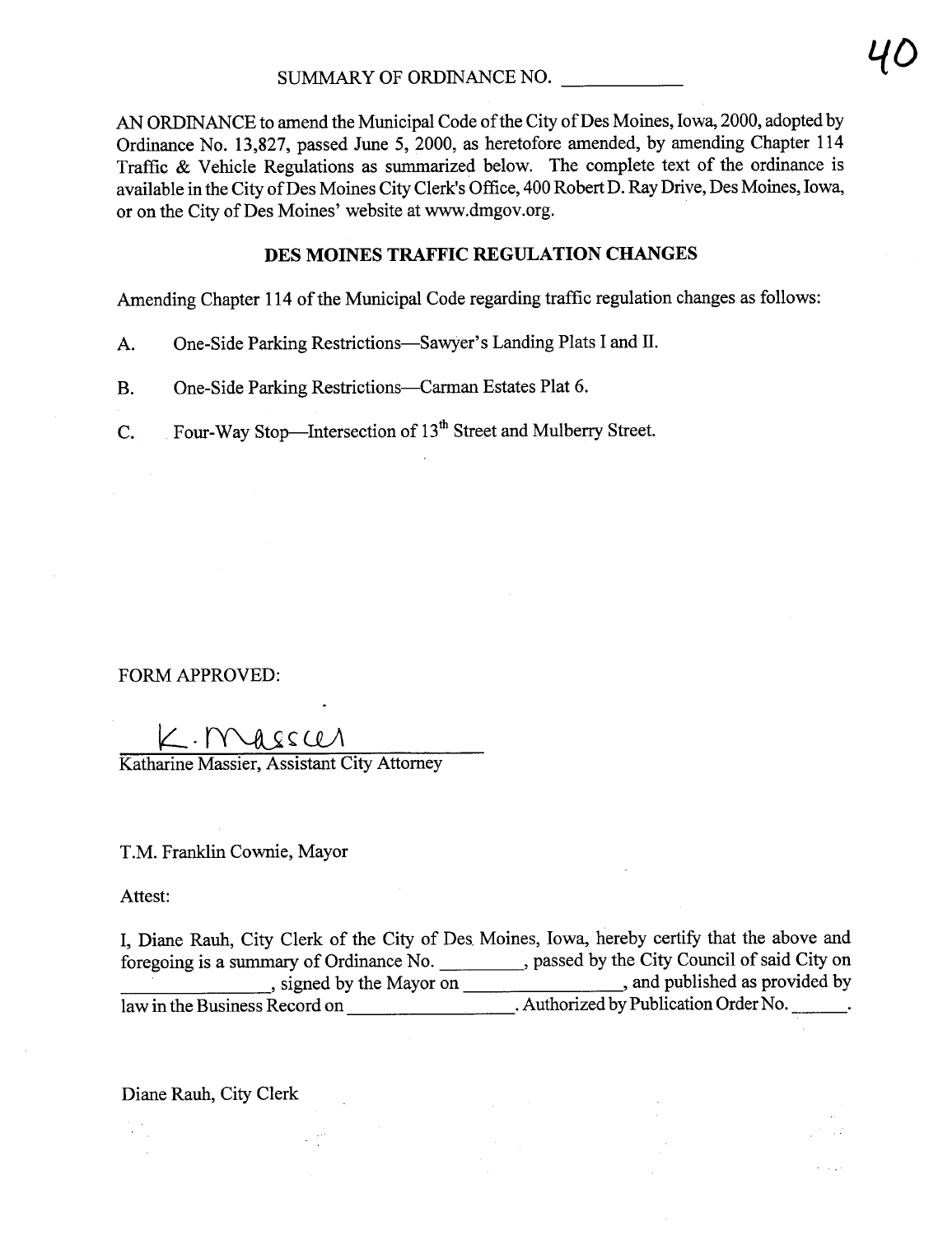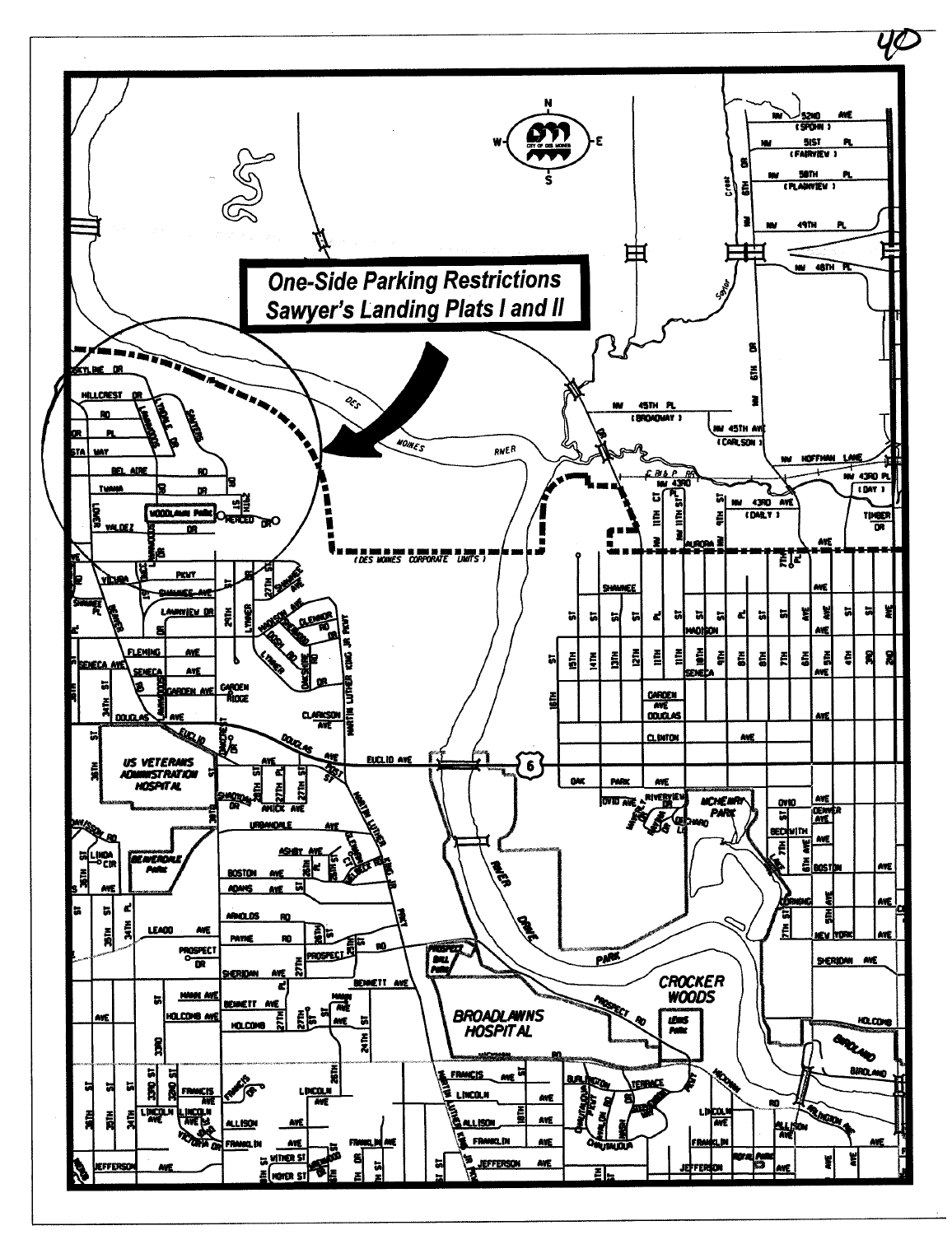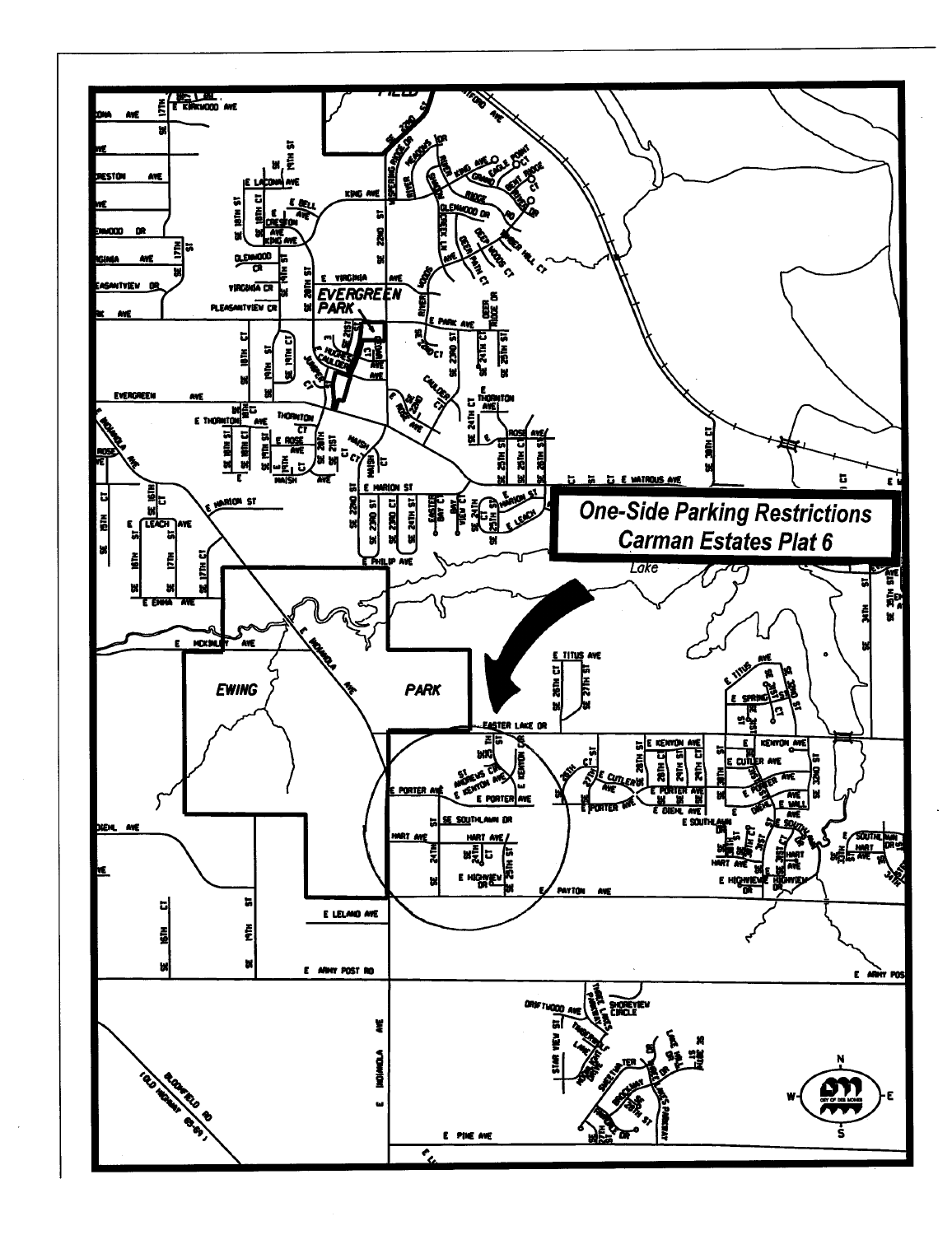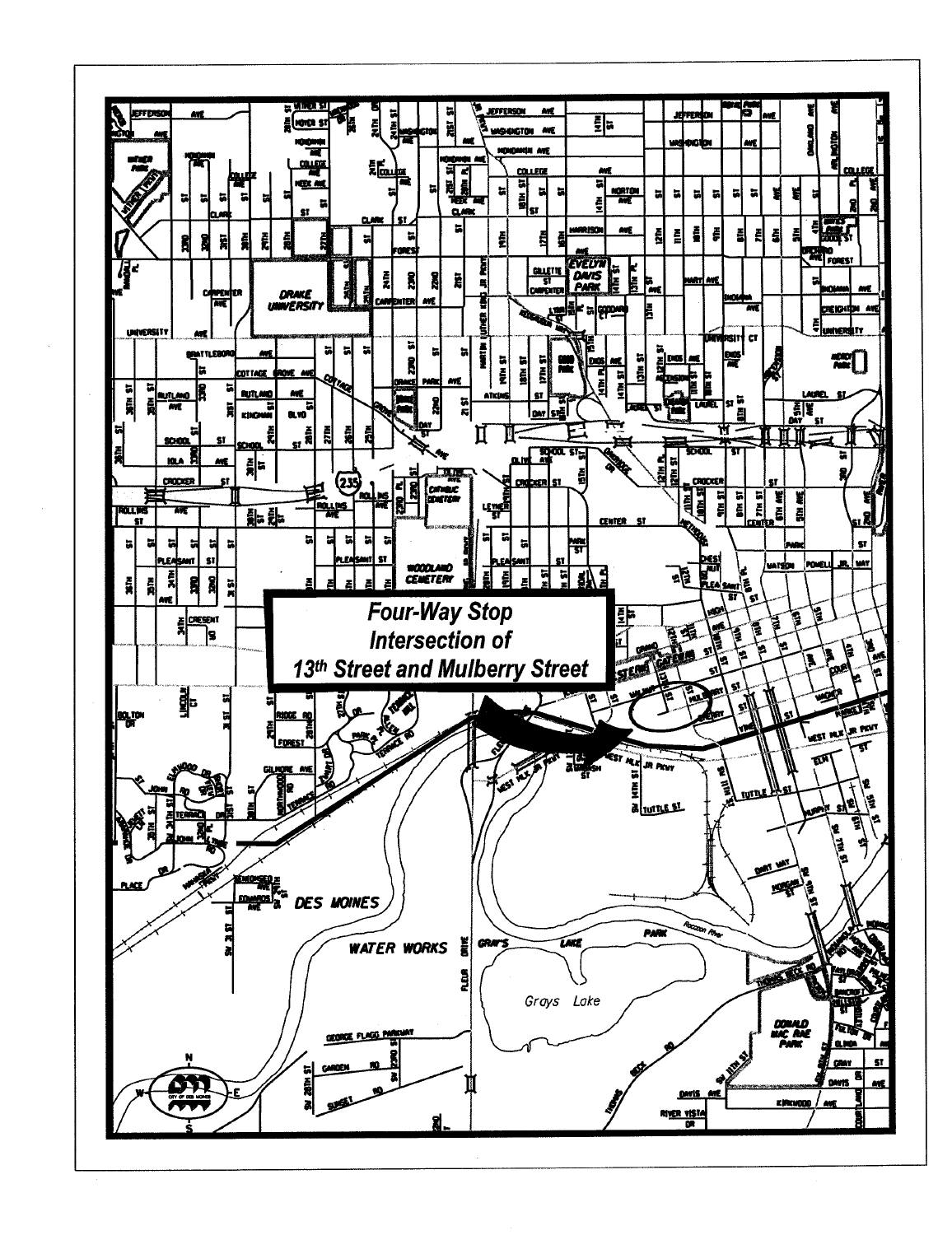#### ORDINANCE NO.

AN ORDINANCE to amend the Municipal Code of the City of Des Moines, Iowa, 2000, adopted by Ordinance No. 13,827, passed June 5, 2000, and amended by Ordinance No. 13,833 passed June 19,2000, and Ordinance No. 13,869 passed October 2,2000, and Ordinance No. 13,877 passed October 23, 2000, and Ordinance No. 13,918 passed February 12, 2001, and Ordinance No. 13,933 passed March 26,2001, and Ordinance No. 13,954 passed June 4, 2001, and Ordinance No. 13,957 passed June 18,2001, and Ordinance No. 13,973 passed July 23,2001, and Ordinance No. 14,132 passed August 5, 2002, and Ordinance No. 14,189 passed December 16, 2002, and Ordinance No. 14,198 passed January 6, 2003, and Ordinance No. 14,246 passed June 23, 2003, and Ordinance No. 14,304 passed December 22,2003, and Ordinance No. 14,309 passed January 12,2004, and Ordinance No. 14,322 passed March 22,2004, and Ordinance No. 14,339 passed May 17,2004, and Ordinance No. 14,371 passed September 13,2004, and Ordinance No. 14,388 passed November 8, 2004, and Ordinance No. 14,404 passed January 10, 2005, and Ordinance No. 14,418 passed March 7,2005, and Ordinance No. 14,421 passed March 7, 2005, and Ordinance No. 14,437 passed April 25, 2005, and Ordinance No. 14,449 passed May 23,2005, and Ordinance No. 14,472 passed July 25,2005, and Ordinance No. 14,476 passed August 8, 2005, and Ordinance No. 14,533 passed January 9, 2006, and Ordinance No. 14,537 passed January 23, 2006, and Ordinance No. 14,541 passed February 6, 2006, and Ordinance No. 14,576 passed July 24,2006, and Ordinance No. 14,634 passed March 12, 2007, and Ordinance No. 14,812 passed November 10, 2008 and Ordinance No. 14,816 passed November 24, 2008, by amending Sections 114-319.03, 114-2025, 114-2825, 114-2828, 114-2832, 114-2857, 114- 3010,114-3288, 114-3317.5, 114-3488, 114-3646.1 and 114-3683 and adding and enacting Section 114-3620.5 thereof, relating to traffic and vehicle regulations.

Be It Ordained by the City Council of the City of Des Moines, Iowa:

Section 1. That the Municipal Code of the City of Des Moines, Iowa, 2000, adopted by Ordinance No. 13,827, passed June 5, 2000, and amended by Ordinance No. 13,833 passed June 19, 2000, and Ordinance No. 13,869 passed October 2,2000, and Ordinance No. 13,877 passed October 23, 2000, and Ordinance No. 13,918 passed February 12, 2001, and Ordinance No. 13,933 passed March 26, 2001, and Ordinance No. 13,954 passed June 4, 2001, and Ordinance No. 13,957 passed June 18,2001, and Ordinance No. 13,973 passed July 23,2001, and Ordinance No. 14,132 passed August 5, 2002, and Ordinance No. 14,189 passed December 16,2002, and Ordinance No. 14,198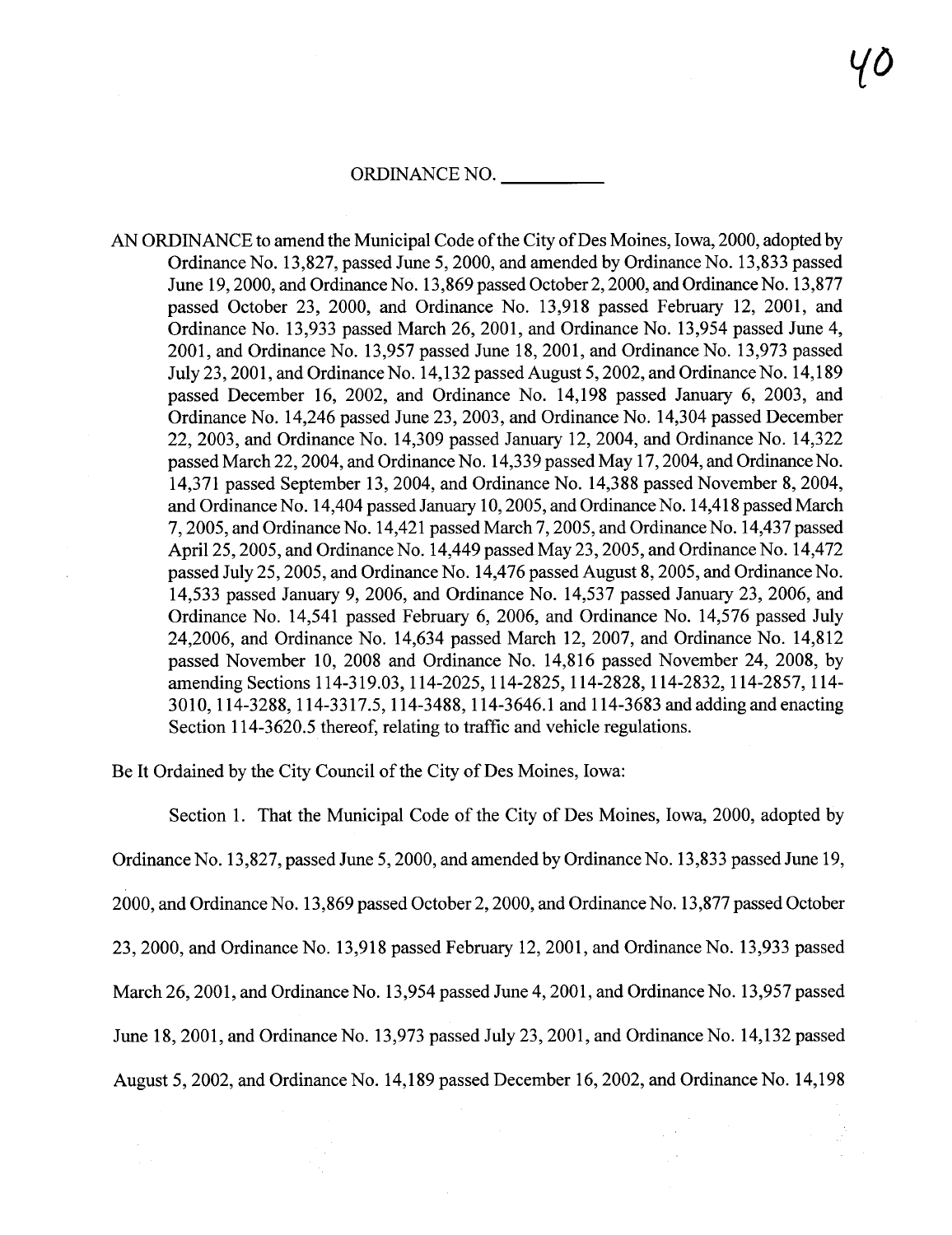passed January 6, 2003, and Ordinance No. 14,246 passed June 23, 2003, and Ordinance No. 14,304 passed December 22, 2003, and Ordinance No. 14,309 passed January 12, 2004, and Ordinance No. 14,322 passed March 22,2004, and Ordinance No. 14,339 passed May 17,2004, and Ordinance No. 14,371 passed September 13, 2004, and Ordinance No. 14,388 passed November 8, 2004, and Ordinance No. 14,404 passed January 10, 2005, and Ordinance No. 14,418 passed March 7, 2005, and Ordinance No. 14,421 passed March 7,2005, and Ordinance No. 14,437 passed April 25, 2005, and Ordinance No. 14,449 passed May 23,2005, and Ordinance No. 14,472 passed July 25,2005, and Ordinance No. 14,476 passed August 8, 2005, and Ordinance No. 14,533 passed January 9,  $2006$ , and Ordinance No. 14,537 passed January 23, 2006, and Ordinance No. 14,541 passed February 6, 2006, and Ordinance No. 14,576 passed July 24, 2006, and Ordinance No. 14, 634 passed March 12,2007, and Ordinance No. 14,812 passed November 10,2008 and Ordinance No. 14,816 passed November 24,2008, is hereby amended by amending Sections 114-319.03, 114-2025, 114- 2825,114-2828,114-2832,114-2857,114-3010, 114-3288, 114-3317.5,114-3488,114-3646.1 and 114-3683 and adding and enacting Section 114-3620.5 thereof, relating to traffc and vehicle regulations, as follows:

#### Sec. 114-319.03. Location of four-way stop intersections.

The following intersections are designated as four-way stop intersections. Stop signs shall be installed and maintained at the following intersections, and the driver of a vehicle approaching these intersections from all directions shall stop in accordance with this chapter before entering the intersections:

- (1) Adams Avenue and Thirty-eighth Street.<br>(1a) Arthur Avenue and East Ninth Street.
- Arthur Avenue and East Ninth Street.
- (2) Aurora Avenue and Sixth Avenue.<br>(2a) Aurora Avenue and Fiftieth Street.
- (2a) Aurora Avenue and Fiftieth Street.<br>
(3) Aurora Avenue and Cornell Street.
- Aurora Avenue and Cornell Street.
- (3a) Bel-Aire Road and Lower Beaver Road.<br>(3b) Buchanan Street and East Thirteenth Stre
- 
- (3b) Buchanan Street and East Thirteenth Street.<br>
(4) Carpenter Avenue and Twenty-fifth Street. Carpenter Avenue and Twenty-fifth Street.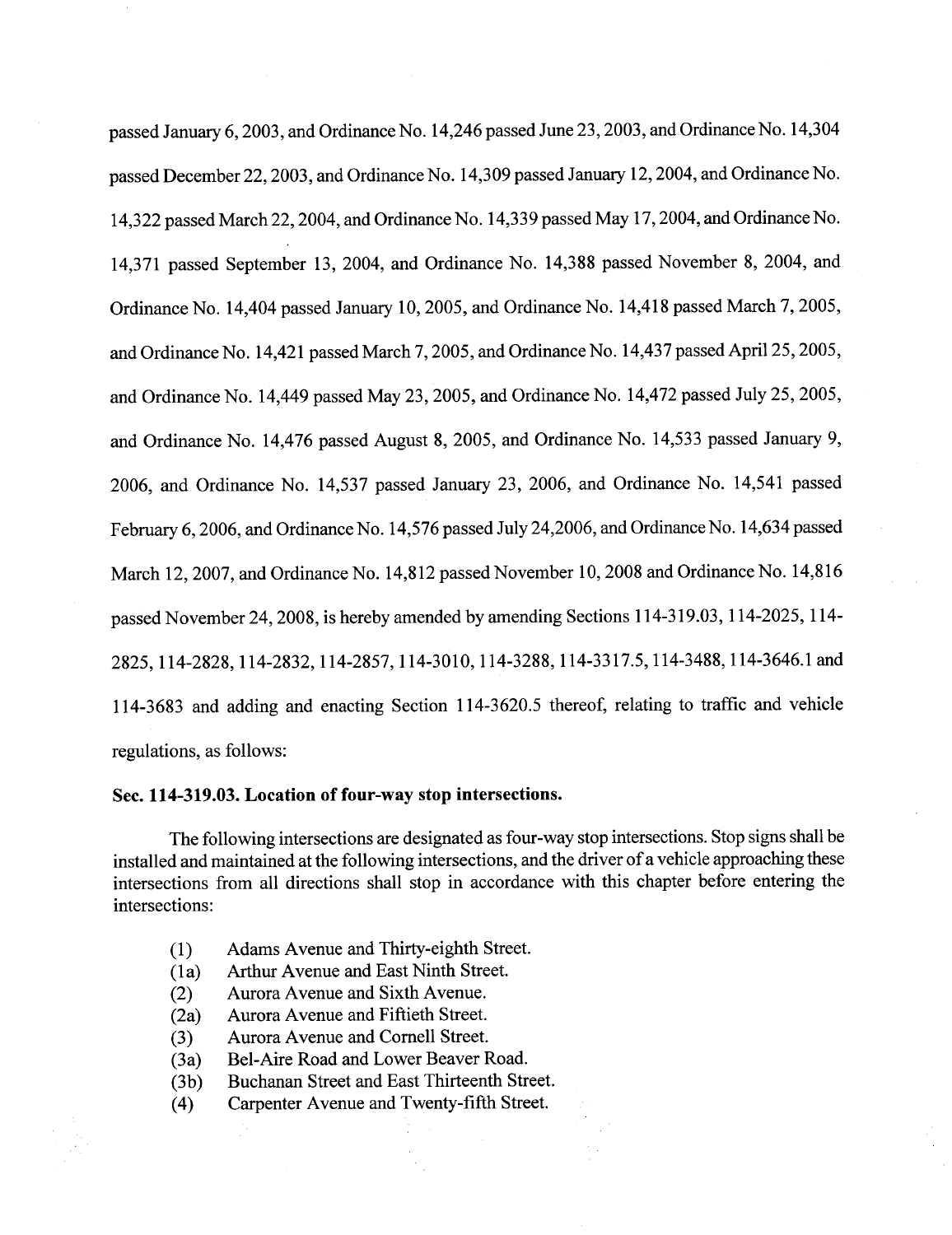- (5) Center Street and Twelfth Street.<br>
(5a) Center Street and Fifteenth Street
- (5a) Center Street and Fifteenth Street.<br>(5b) Clark Street and Ninth Street.
- (5b) Clark Street and Ninth Street.<br>(6) Clark Street and Thirteenth St
- (6) Clark Street and Thirteenth Street.<br>(7) Clark Street and Sixteenth Street.
- (7) Clark Street and Sixteenth Street.<br>
(8) Cleveland Avenue and East Twel:
- (8) Cleveland Avenue and East Twelfth Street.<br>(9) Cleveland Avenue and East Thirteenth Stre
- (9) Cleveland Avenue and East Thirteenth Street.<br>(9a) Cleveland Avenue and Hutton Street.
- Cleveland Avenue and Hutton Street.
- (10) College Avenue at Seventh Street.<br>(11) College Avenue at Eighth Street.
- (11) College Avenue at Eighth Street.<br>(12) College Avenue at Ninth Street.
- (12) College Avenue at Ninth Street.<br>(12a) College Avenue and Forty-fourt
- (12a) College Avenue and Forty-fourth Street.<br>(13) Cornell Street and East Douglas Avenue
- Cornell Street and East Douglas Avenue.
- (14) Cornell Street and Hull Avenue.<br>(15) Cornell Street and East Madison
- (15) Cornell Street and East Madison Avenue.<br>(16) Cornell Street and East Sheridan Avenue.
- (16) Cornell Street and East Sheridan Avenue.
- (17) Corning Avenue and Fourth Street.<br>(18) Cottage Grove Avenue and Twenty
- (18) Cottage Grove Avenue and Twenty-fifth Street.<br>(18a) Cottage Grove Avenue and Twenty-eighth Stree
- Cottage Grove Avenue and Twenty-eighth Street.
- (19) County Line Road and Southwest Ninth Street
- (20) Delaware Avenue and Hull Avenue.
- (20a) East Fifth and Des Moines Street.<br>(21) East Diehl Avenue and Southeast
- (21) East Diehl Avenue and Southeast Eighth Street.<br>
(22) Drake Park Avenue and Twenty-third Street.
- (22) Drake Park Avenue and Twenty-third Street.<br>(23) Drake Park Avenue and Twenty-fourth Street
- (23) Drake Park Avenue and Twenty-fourth Street.<br>(24) Douglas Avenue and Ninth Street.
- (24) Douglas Avenue and Ninth Street.<br>(24a) Douglas Avenue and East Twenty
- (24a) Douglas Avenue and East Twenty-eighth Street.<br>(25) East Douglas Avenue and East Thirty-eighth Str
- (25) East Douglas Avenue and East Thirty-eighth Street.<br>
(26) East Douglas Avenue and East Forty-second Street.
- East Douglas Avenue and East Forty-second Street.
- (27) Easton Boulevard and East Twenty-ninth Street.
- (28) Easton Boulevard and East Forty-second Street.<br>
(29) Evergreen Avenue and Southeast Twenty-secon
- (29) Evergreen Avenue and Southeast Twenty-second Street.<br>
(30) Evergreen Avenue and Southeast Thirty-fourth Street.
- (30) Evergreen Avenue and Southeast Thirty-fourth Street.<br>
(31) Forest Avenue and Ninth Street.
- (31) Forest Avenue and Ninth Street.<br>
(32) Forest Avenue and Thirteenth St
- Forest Avenue and Thirteenth Street.
- (33) Forest Avenue and Sixteenth Street.<br>
(34) Forest Avenue and Forty-first Street
- (34) Forest Avenue and Forty-first Street.<br>(34a) Forest Avenue and Forty-fourth Street.
- 
- (34a) Forest Avenue and Forty-fourth Street.<br>(35) Fremont Street and East Ninth Street.
- (35) Fremont Street and East Ninth Street.<br>
(36) Franklin Avenue, Merklin Way and F Franklin Avenue, Merklin Way and Fifty-sixth Street.
- (37) Franklin Avenue and Merle Hay Road.
- (37a) Franklin Avenue and Thirty-fourth Street.<br>(37b) Franklin Avenue and Thirty-eighth Street.
- (37b) Franklin Avenue and Thirty-eighth Street.<br>(38) Franklin Avenue and Forty-eighth Street.
- Franklin Avenue and Forty-eighth Street.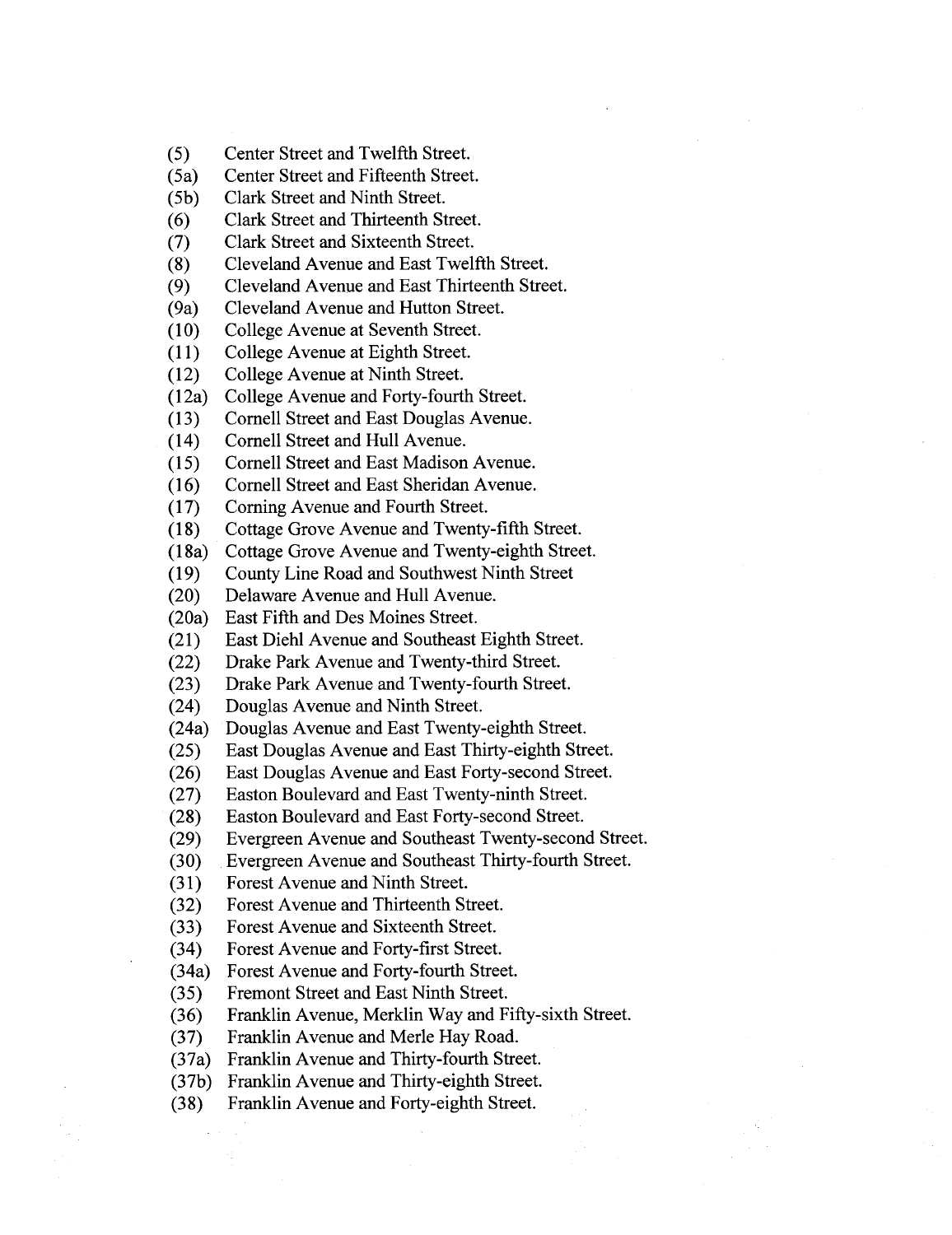(39) Geil Avenue and Southwest Fourteen Street.

(39a) Grandview Avenue and East Thirteenth Street.<br>(40) Greenwood Drive and Forty-second Street.

(40) Greenwood Drive and Forty-second Street.<br>
(41) Guthrie Avenue and East Ninth Street.

(41) Guthrie Avenue and East Ninth Street.<br>(42) Hull Avenue and East Twenty-fourth S

(42) Hull Avenue and East Twenty-fourth Street.<br>(42a) Hillcrest Drive and Lyndale Drive.

Hillcrest Drive and Lyndale Drive.

(43) Hull Avenue and East Twenty-fifth Street.<br>
(44) Hull Avenue and East Thirty-eighth Street.

(44) Hull Avenue and East Thirty-eighth Street.<br>(45) Ingersoll Avenue and Polk Boulevard..

(45) Ingersoll Avenue and Polk Boulevard..<br>(46) Kingman Boulevard and Twenty-fifth S

(46) Kingman Boulevard and Twenty-fifth Street.<br>(47) Kingman Boulevard and Twenty-eighth Street.

(47) Kingman Boulevard and Twenty-eighth Street.<br>(47a) Kingman Boulevard and Thirty-fifth Street.

(47a) Kingman Boulevard and Thirty-fifth Street.<br>(47b) Kingman Boulevard and Fifty-eighth Street

(47b) Kingman Boulevard and Fifty-eighth Street.<br>(48) Madison Avenue and Twelfth Street.

(48) Madison Avenue and Twelfth Street.<br>(48a) Lawnwoods Drive and Twana Drive.

(48a) Lawnwoods Drive and Twana Drive.<br>(49) Madison and Thirtieth Street.

(49) Madison and Thirtieth Street.<br>(49a) Madison and Thirty-ninth Stre

(49a) Madison and Thirty-ninth Street.<br>(50) Madison Avenue and Fiftieth Str

(50) Madison Avenue and Fiftieth Street.<br>(51) McKinley Avenue and South Union

(51) McKinley Avenue and South Union Street.<br>(52) East McKinley Avenue and Southeast Fifth

(52) East McKinley Avenue and Southeast Fifth Street.<br>(52a) Mulberry Street and Thirteenth Street.

(52a) Mulberry Street and Thirteenth Street.<br>(53) New York Avenue and Forty-seventh

(53) New York Avenue and Forty-seventh Street.<br>(54) North Union Street and Sheridan Avenue.

(54) North Union Street and Sheridan Avenue.

(55) Park Avenue and South Union Street.<br>(56) Park Avenue and Southwest Twelfth !

(56) Park Avenue and Southwest Twelfth Street.<br>(57) Park Avenue and Southeast Twenty-second

Park Avenue and Southeast Twenty-second Street.

(58) East Park Avenue and Southeast Fifth Street.<br>(59) East Park Avenue and Southeast Eighth Street.

East Park Avenue and Southeast Eighth Street.

(60) Payton Avenue and South Union Street.

(60a) Pleasant Street and Tenth Street.<br>(61) Pleasant Street and Nineteenth S (61) Pleasant Street and Nineteenth Street.<br>(62) Porter Avenue and Southwest Fourtee

(62) Porter Avenue and Southwest Fourteenth Street.<br>(63) Porter Avenue and South Union Street.

Porter Avenue and South Union Street.

(64) Scott A venue and Southeast Sixth Street.

(64a) Scott Avenue and Southeast Twenty-eighth Street.<br>(65) Shawnee Avenue and Forty-third Street.

(65) Shawnee Avenue and Forty-third Street.<br>(65a) East Sheridan Avenue and East Twenty-

(65a) East Sheridan Avenue and East Twenty-fifth Street

East Sheridan Avenue and East Thirty-eighth Street.

(67) South Union Street and Watrous Avenue.

(67a) Stanton Avenue and Southwest Twenty-sixth Street.

(67b) Twana Drive and Forty-sixth Street.<br>(67c) East Walnut Street and East Sixteen

(67c) East Walnut Street and East Sixteenth Street.

(68) East Washington Avenue and East Ninth Street.<br>(69) East Washington Avenue and East Twelfth Stree East Washington Avenue and East Twelfth Street.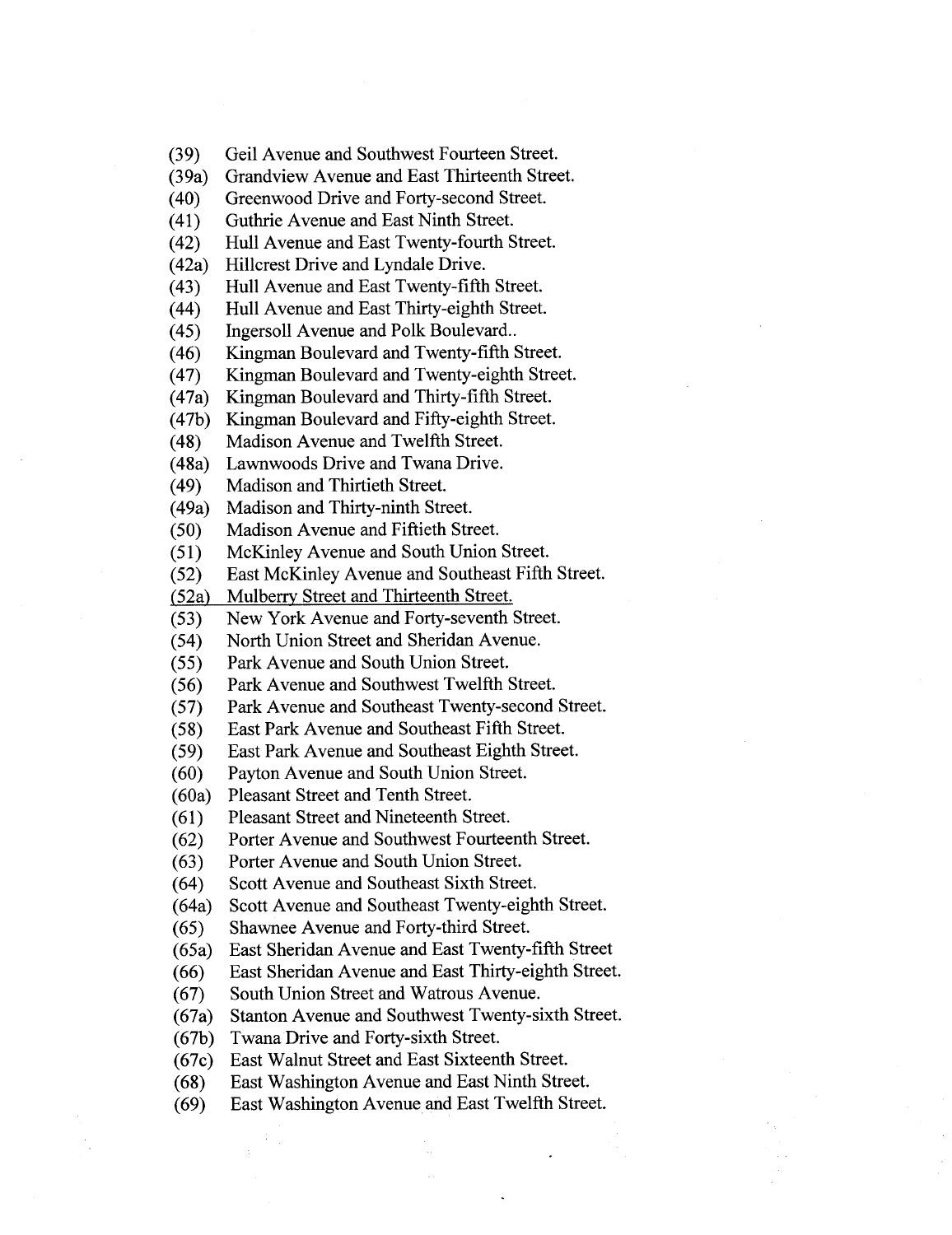- (70) East Washington Avenue and East Thirteenth Street.<br>
(71) Watrous Avenue and Southwest Fourteenth Street.
- (71) Watrous Avenue and Southwest Fourteenth Street.<br>(72) East Watrous Avenue and Southeast Fifth Street.
- (72) East Watrous Avenue and Southeast Fifth Street.<br>(73) Woodland Avenue and Fifteenth Street.
- (73) Woodland Avenue and Fifteenth Street.<br>(73a) Woodland Avenue and Seventeenth Stre
- (73 a) Woodland Avenue and Seventeenth Street.
- 
- (73b) Woodland Avenue and Twenty-fourth Street.<br>(74) Woodland Avenue and Twenty-eighth Street. (74) Woodland Avenue and Twenty-eighth Street.<br>(75) Woodland Avenue and Thirty-ninth Street.
- Woodland Avenue and Thirty-ninth Street.

#### Sec. 114-2025. Thirteenth Street.

Thirteenth Street, from the north line of CherryMulberry Street to the south line of High Street, stop.

Thirteenth Street, from the south line of Day Street to the south line of Chautauqua Parkway, stop.

# Sec. 114-2825. Southeast Twenty-fourth Street--Scott Avenue to Philip Avenue East Payton Avenue.

Southeast Twenty-fourh Street, on the west side, from East Marion Street to East Philp A venue, no parking any time.

Southeast Twenty-fourth Street, on the east side, from Scott Avenue to Maury Street, no parking any time.

Southeast Twenty-fourth Street, on the west side, from East Porter Avenue to Hart Avenue, no parking any time.

Southeast Twenty-fourth Street, on the east side, from Hart Avenue to East Payton Avenue, no parking any time.

# Sec. 114-2828. Southeast Twenty-fifth Court--East Market Street to C.B. & Q. StreetEast Payton Avenue.

Southeast Twenty-fifth Cour, on the east side, from East Market Street to a point 670 feet south thereof, no parking any time.

Southeast Twenty-fifth Court, on the west side, from Har A venue south to and including the cul-de-sac, no parking any time.

# Sec. 114-2832. Southeast Twenty-fifth Street--East Court Avenue to East Leach Avenue Payton Avenue.

Southeast Twenty-fifth Street, on the east side, from Shaw Street to Maury Street, no parking any time.

Southeast Twenty-fifth Street, on both sides, from Railroad Court to East Railroad Avenue, no parking any time.

Southeast Twenty-fifth Street, on the east side, from East Park Avenue south to and including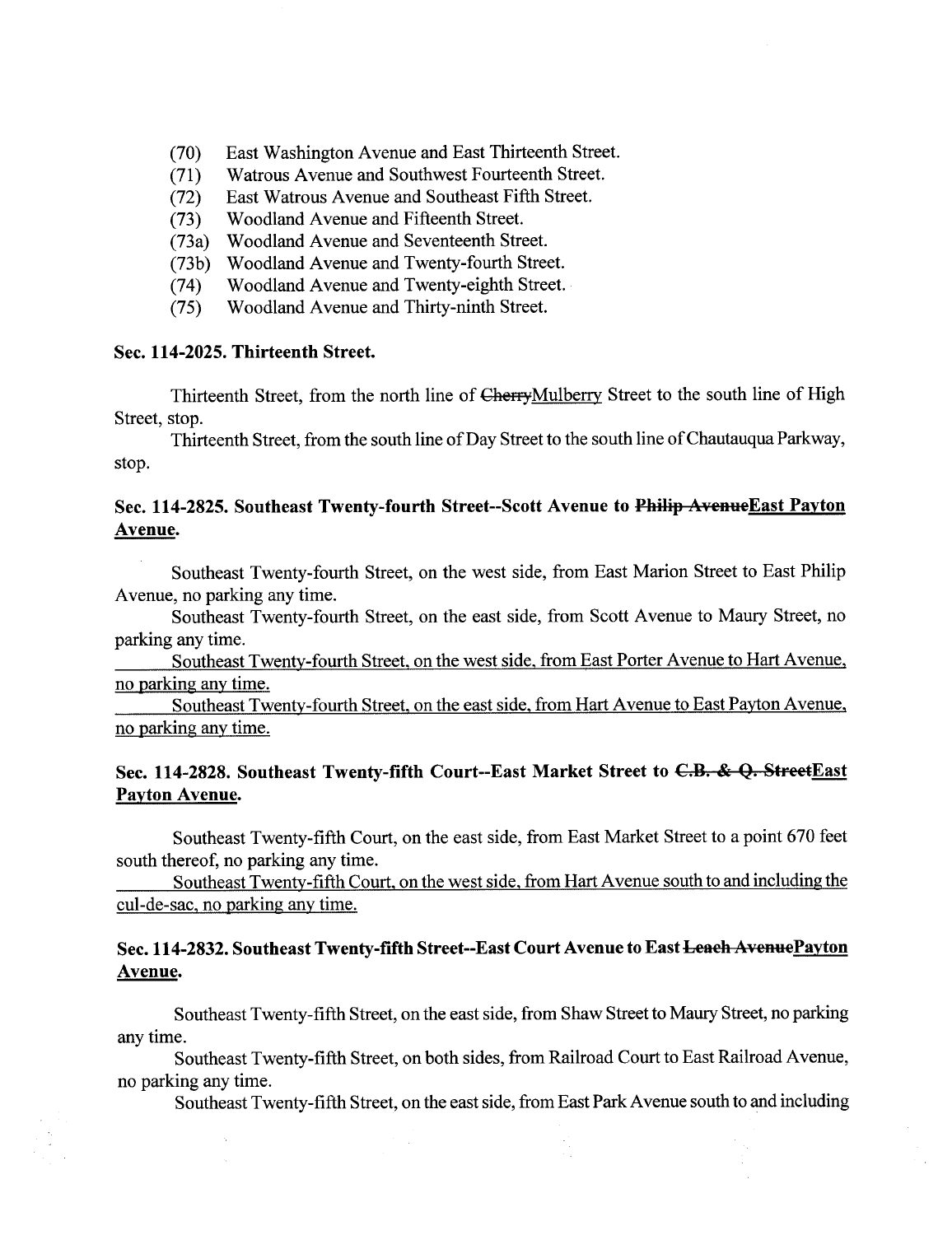the cul-de-sac, no parking any time.

 $\omega \rightarrow \omega$ 

Southeast Twenty-fifth Street, on the east side, from Southeast Twenty-fourth Court to East Leach Avenue, no parking any time.

Southeast Twenty-fifth Street, on the west side, from Hart Avenue to East Payton Avenue, no parking any time.

#### Sec. 114-2857. Twenty-ninth Street--Forest Drive to Aurora Avenuenorth city limits.

Twenty-ninth Street, on the east side, from Forest Drive to Woodland Avenue, no parking any time.

Twenty-ninth Street, on the west side, from Grand Avenue to a point 125 feet south thereof, no parking any time.

Twenty-ninth Street, on the west side, from Grand A venue to a point 50 feet north thereof, no parking any time.

Twenty-ninth Street, on the west side, from Ingersoll Avenue to a point 50 feet north thereof, no parking any time.

Twenty-ninth Street, on the west side, from Ingersoll Avenue to a point 50 feet south thereof, no parking any time.

Twenty-ninth Street, on the west side, from High Street to a point 150 feet north thereof, no parking any time.

Twenty-ninth Street, on the east side, from Center Street to a point 330 feet north thereof, no parking any time. .

Twenty-ninth Street, on the east side, from School Street to a point 530 feet south thereof and any part of the cul-de-sac, no parking any time.

Twenty-ninth Street, on the west side, from School Street to Kingman Boulevard, no parking any time.

Twenty-ninth Street, on the west side, from a point 50 feet south of Rutland Avenue to a point 50 feet north of Rutland Avenue, no parking any time.

Twenty-ninth Street. on the west side, from Merced Drive to Twana Drive, no parking any time.

Twenty-ninth Street, on the east side, from Kingman Boulevard to University Avenue, no parking any time.

Twenty-ninth Street, on the west side, from Cottage Grove Avenue to a point 30 feet south thereof, no parking any time.

Twenty-ninth Street, on the west side, from Brattleboro Avenue to a point 50 feet south thereof, no parking any time.

Twenty-ninth Street, on the west side, from University Avenue to a point 50 feet south thereof, no parking any time.

Twenty-ninth Street, on the west side, from Forest Avenue to a point 600 feet north of Clark Street, no parking any time.

Twenty-ninth Street, on the east side, from Forest Avenue to a point 75 feet north thereof, no parking any time.

Twenty-ninth Street, on the east side, from Clark Street to a point 40 feet north thereof, no parking any time.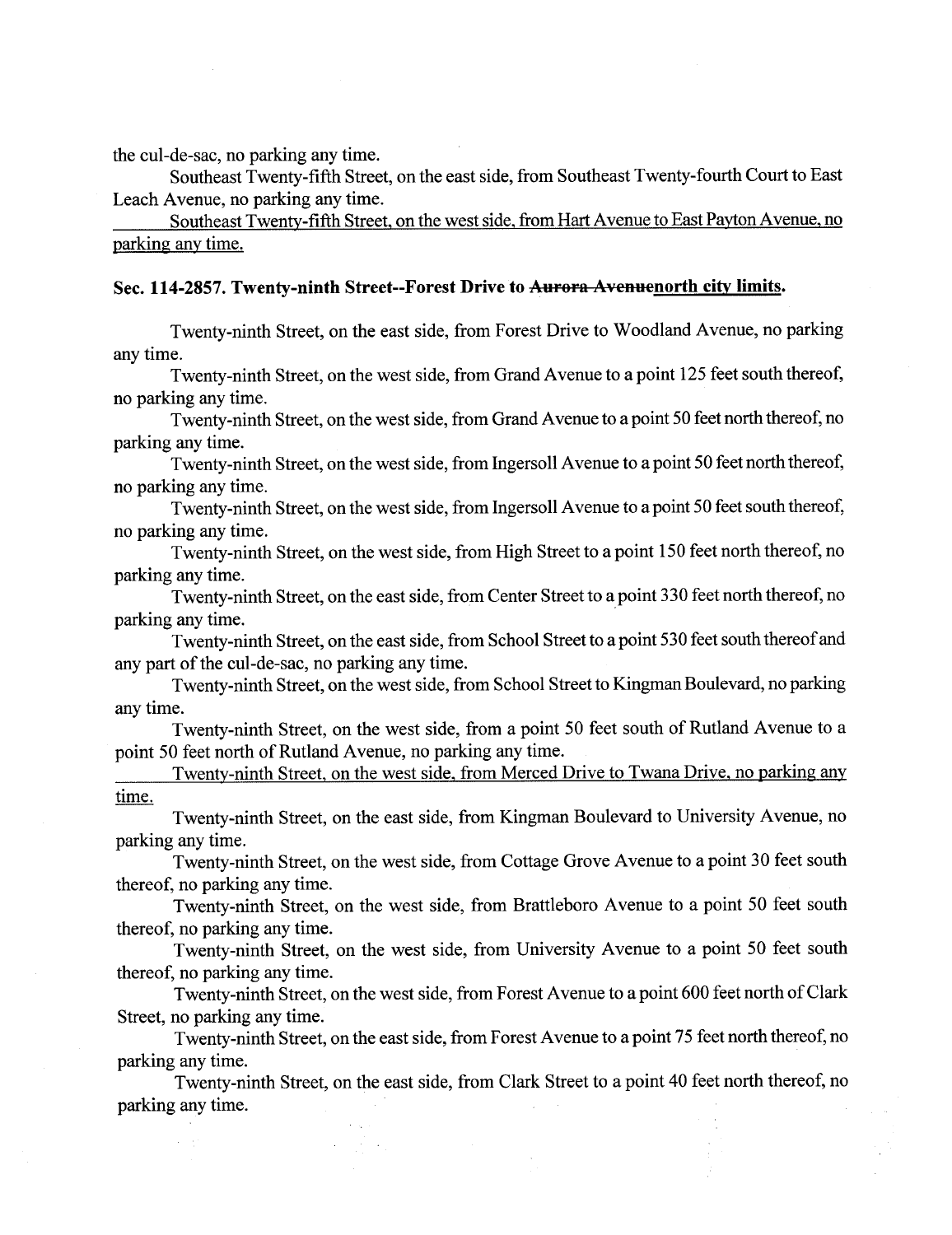Twenty-ninth Street, on the east side, from Clark Street to a point 50 feet south thereof, no parking any time.

Twenty-ninth Street, on the east side, from a point 400 feet south of Madison Avenue to Aurora Avenue, no parking any time.

# Sec. 114-3010. Bel-Aire Road--Thirtieth StreetSawyers Drive to dead end west of Fifty-first Street.

Bel-Aire Road, on the north side, from a point 900 feet east of LawnwoodsSawyers Drive to Lower Beaver Road, no parking any time.

Bel-Aire Road, on the south side, from Lower Beaver Road to a point 50 feet east thereof, no parking any time.

Bel-Aire Road, on the south side, from Lower Beaver Road, to Fortieth Street, no parking any time.

Bel-Aire Road, on the north side, from Fortieth Street to a point 490 feet east thereof, no parking 7:00 a.m. to 5:00 p.m., Monday through Friday, bus loading and unloading.

Bel-Aire Road, on the north side, from Beaver Avenue to a point 150 feet west thereof, no parking any time.

Bel-Aire Road, on the north side, from a point 50 feet east of Crestmoor Drive to a point 50 feet west of Crestmoor Drive, no parking any time.

Bel-Aire Road, on the north side, from a point 50 feet east of Forty-ninth Street to a point 50 feet west of Forty-ninth Street, no parking any time.

Bel-Aire Road, on the south side, from Beaver Avenue to Fifty-first Street, no parking any time.

Bel-Aire Road, on the north side, from Fifty-first Street to a point 300 feet west thereof, and on any part of the cul-de-sac, no parking any time.

#### Sec. 114-3288. Hart Avenue--South Union Street to Southeast Thirty-first Street.

Hart Avenue, on the north side, from South Union Street to Southeast Eighth Street, no parking any time.

Hart Avenue, on the north side, from Southeast Fourteenth Street to a point 50 feet east thereof, no parking any time.

Hart Avenue, on the south side, from Southeast Fourteenth Street to the dead end east of Southeast Fourteenth Street, no parking any time.

Hart Avenue, on the south side, from Indianola Avenue to Southeast Twenty-fifth Court, no parking any time.

Hart Avenue, on the north side, from Southeast Twenty-fifth Court to the dead end east of Southeast Twenty-fifth Street, no parking any time.

Hart Avenue, on the south side, from Southeast Twenty-ninth Court to Southeast Thirty-first, no parking any time.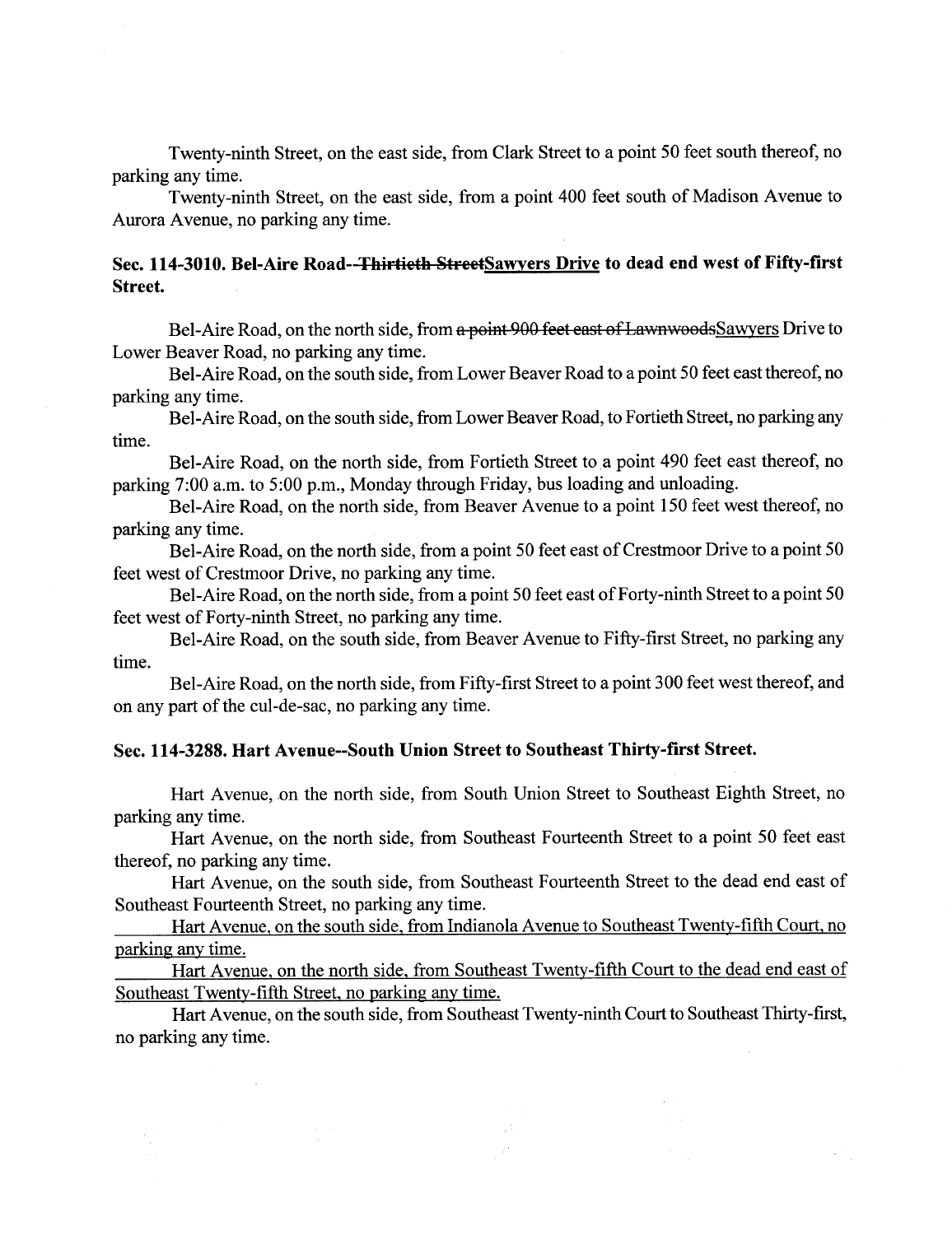### Sec. 114-3317.5. East Highview Drive-East Indianola Avenue to East City Limits.

East Highview Drive, on the north side, from Southeast Twenty-fifth Street to and including the cul-de-sac to the west, no parking any time.

East Highview Drive, on the north side, from Southeast Thirty-fourth Street to a point 360 feet east thereof and any part of the cul-de-sac, no parking any time.

# Sec. 114-3488. Merced Street--Thirty-eighth Streetthe cul-de-sac east of Twenty-ninth Street to Fifty-fourth Street.

Merced Street, on the south side, from and including the cul-de-sac east of Twenty-ninth Street to Thirtieth Street, no parking any time.

Merced Street, on the north side, from Fifty-first Street to Fifty-fourth Street, no parking any time.

Merced Street, on the north side, from Thirty-eighth Street to Fortieth Street, no parking any time.

Merced Street, on the south side, from Forty-sixth Street to a point 410 feet west of Fortyeighth Street, no parking any time.

Merced Street, on the north side, from a point 100 feet east of Forty-eighth Street to a point 100 feet west of Forty-eighth Street, no parking any time.

### Sec. 114-3620.5. Sawyers Drive-Hilcrest Drive to Twana Drive.

Sawyers Drive, on the west side, from Hilcrest Drive to Twana Drive, no parking any time.

# Sec. 114-3646.1. East Southlawn Drive--Southeast Twenty-ninth CourtTwenty-fourth Street to East City Limits.

East Southlawn Drive, on the south side, from Southeast Twenty-fourh Street to the dead end east of Southeast Twenty-fourth Street, no parking any time.

East Southlawn Drive, on the north side, Southeast Thirty-third Street to east city limits, no parking any time.

East Southlawn Drive, on the south side, from the dead end west of Southeast Thirtieth Street to and including the cul-de-sac east of Southeast Thirty-first Court, no parking any time.

#### Sec. 114-3683. Twana Drive--Thirtieth StreetTwenty-ninth Street to Fifty-fourth Street.

Twana Drive, on the north side, from <del>Thirtieth Streetand including the cul-de-sac at Twenty-</del> ninth Street to Lower Beaver Road, no parking any time.

Twana Drive, on the south side, from Lower Beaver Road to a point 50 feet east thereof, no parking any time.

Twana Drive, on the north side, from Thirty-eighth Street to a point 150 feet west of Fortieth Street, no parking any time.

Twana Drive, on the north side, from a point 50 feet east of Forty-sixth Street to a point 50 feet west of Forty-sixth Street, no parking any time.